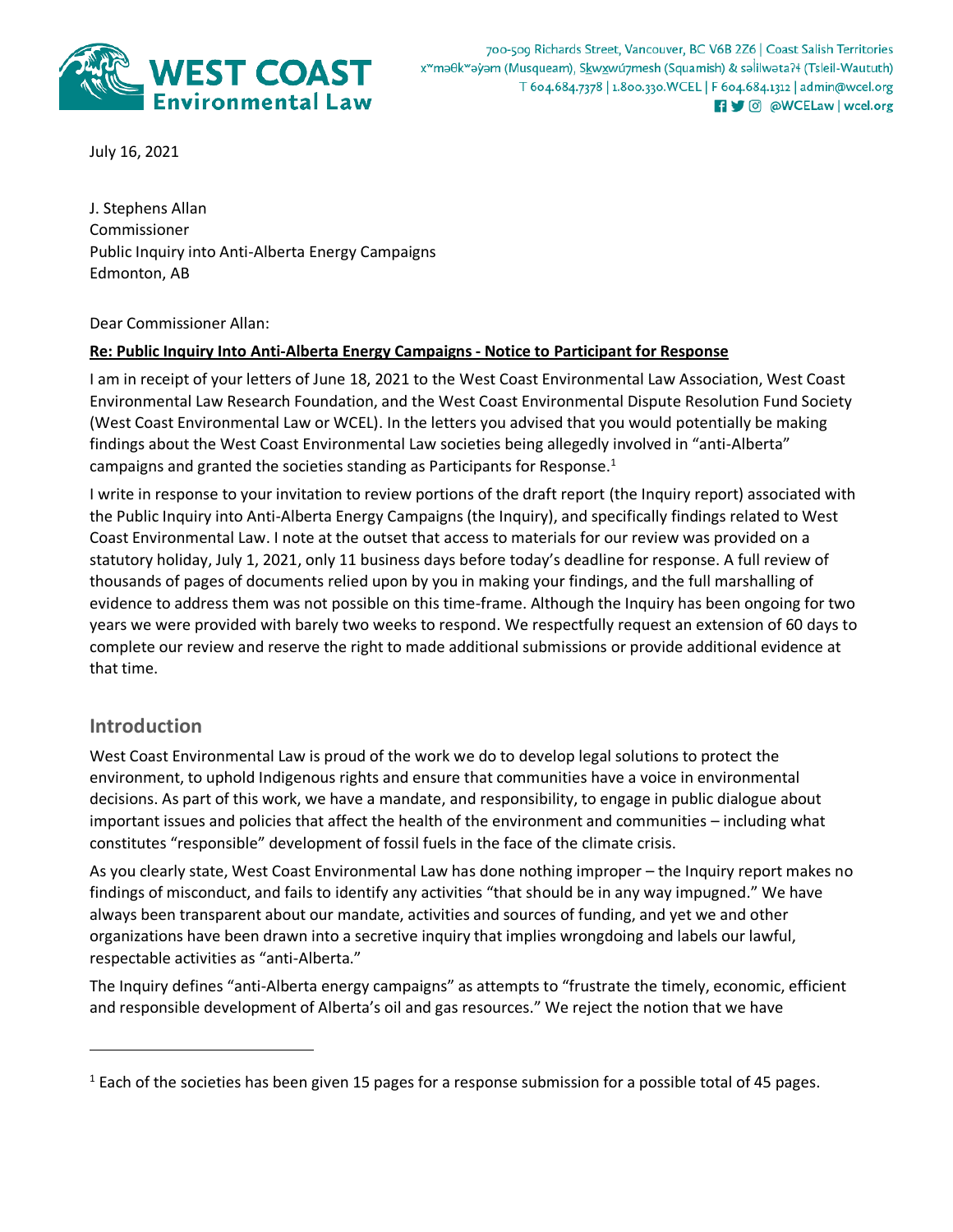participated in such campaigns, because our work aims to ensure timely, economic and responsible decisions regarding oil and gas development, considering the impacts of that development on the environment, climate and public health.

Regardless of the findings, this ill-conceived Inquiry undermines free speech and democracy, and it is particularly distressing at a time when Canadians are suffering due to the impacts of the climate emergency that we are working to address, such as recent heat waves that have been fatal to hundreds of Canadians.

Our submissions are set out below.

### **No Misconduct**

1. We welcome the Inquiry's conclusion that the activities of West Coast Environmental Law did not constitute misconduct, and should not be viewed as impugnable in any way.<sup>2</sup> Further, we note the Inquiry's acknowledgement that the land and marine conservation work of West Coast constitutes "an important pursuit,"<sup>3</sup> (land conservation) and a "valuable and important conservation initiative" (protecting the North Pacific Coast from the threat of oil spills).<sup>4</sup>

# **No Improper Motivation or Anti-Alberta Intent**

- 2. West Coast Environmental Law is a non-profit group of lawyers dedicated to protecting the environment through law. We have an access to justice mandate and work to ensure that the standards set out in the *United Nations Declaration on the Rights of Indigenous Peoples* are upheld in environmental decision-making. As set out in further detail below, the principal motivation driving our legal and campaign work is to achieve a more just and sustainable future for all, with a focus on British Columbia where we are based.
- 3. In our submission, the material cited in the draft Inquiry report fails to demonstrate any intention by West Coast to oppose responsible development of Alberta's oil and gas resources. While we may have a good faith disagreement with the Province on what levels of oil and gas development, or particular oil and gas projects, might be "timely, economic, efficient and responsible" at no time have we taken a position opposing all oil sands development in Alberta, nor have we attempted directly or indirectly to shut down existing oil sands projects.
- 4. The Inquiry's Terms of Reference, established by the Government of Alberta, required the Commission to inquire into the role of foreign funding in "anti-Alberta energy campaigns". The Terms of Reference define "anti-Alberta energy campaign" as:

*attempts to directly or indirectly delay or frustrate the timely, economic, efficient and responsible development of Alberta's oil and gas resources and the transportation of those resources to commercial markets, by any means, which may include, by the dissemination of misleading or false information; [Emphasis added].*

 $2$  At para 365: "I again clarify that I do not find that participation in any anti-Alberta energy campaign constitutes misconduct on the part of any party that should be viewed as impugnable in any way."

 $3$  At para 86

 $<sup>4</sup>$  At para 228.</sup>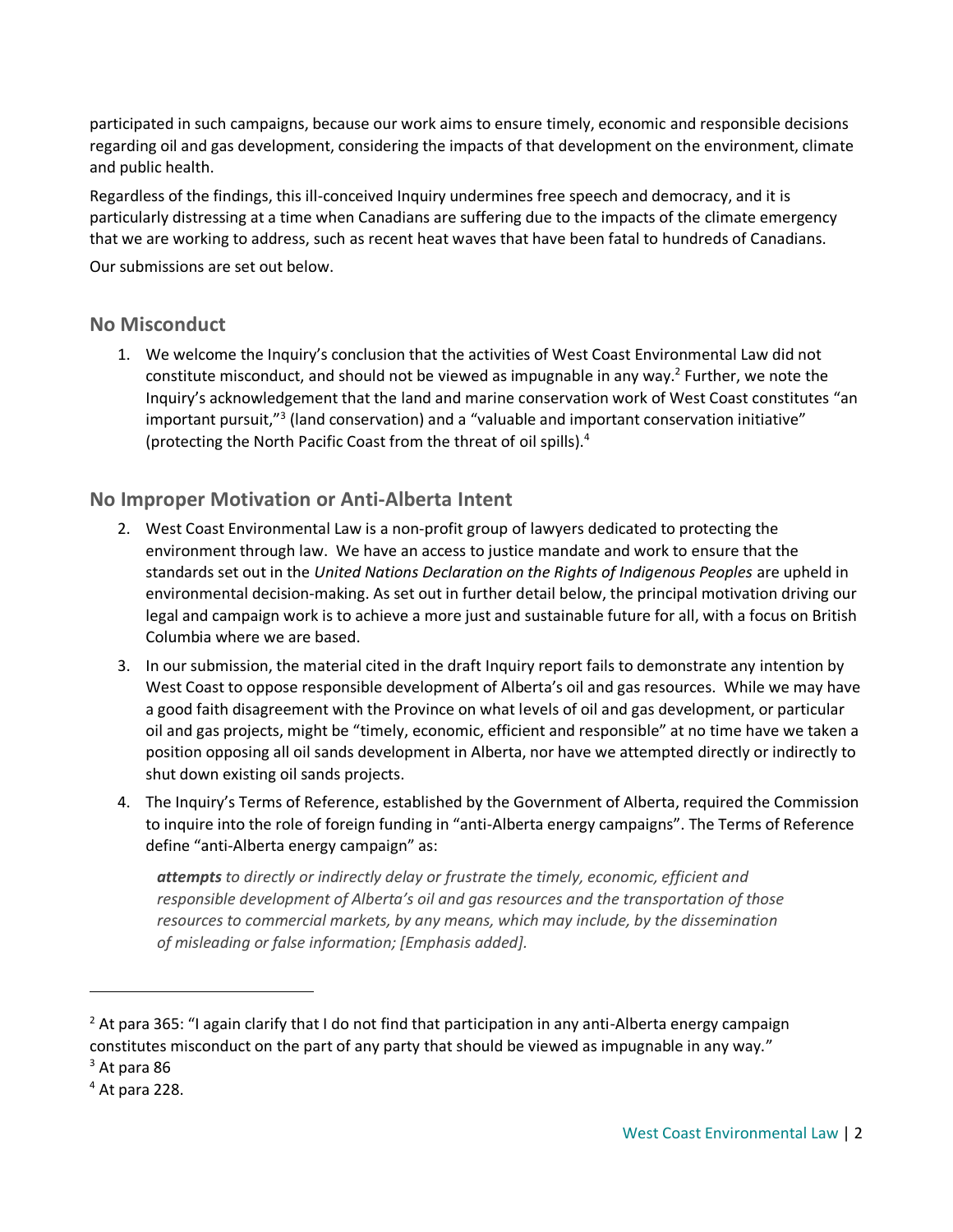- 5. The word "attempt" indicates an effort to reach a goal, placing the focus on the subjective intention of the organizations involved in the campaign. Merriam Webster dictionary defines attempt as: "the act or an instance of **trying to do or accomplish something**: an act or instance of attempting something" (emphasis added).
- 6. In September 2020, you issued an Interpretation of the meaning of "anti-Alberta energy campaign."<sup>5</sup> This interpretation does not explicitly consider the meaning of "attempts," but does implicitly recognize a subjective element, referring to "efforts to frustrate" as being a key focus of the inquiry and does note that parties may not be engaged in an "anti-Alberta energy campaign" when they oppose a particular project "on specific grounds … such as where a party's interests in land or traditional rights may be directly affected…"
- 7. Your interpretation dismisses consideration of whether particular projects or levels of oil and gas development may be "timely, economic, efficient and responsible," holding that the Commission does not have the capacity to "review the merits of individual projects" and because both the federal and provincial governments have regulatory processes aimed at assessing whether particular projects are in the public interest.
- 8. However, your reasons for declining to consider whether projects or oil sands development as a whole are "timely, economic, efficient and responsible" do not apply to understanding what the credible beliefs of parties are in relation to those factors, and whether or not they are motivated by other ulterior or illegitimate motivates. We submit that you did have the resources and powers necessary to examine that issue, and the determination of the federal or Alberta governments on those questions are irrelevant to the subjective intention of ENGOs.
- 9. Interpreting the Terms of Reference as focusing on the **motivations and intent** of those opposed to oil sands development is consistent with the Premier's stated reasons for the Inquiry. In defending the need for the Inquiry Premier Kenney claimed that the inquiry was necessary to "expose all of the interests involved" because in his view some of the campaigns against the oil sands were based on ulterior, commercial or other interests.<sup>6</sup> The Premier's statements suggested that the focus of the Inquiry was to be on whether ENGOs and particularly those with international funding were secretly advancing commercial or foreign financial interests.
- 10. Therefore, even taking as given the limited interpretation of the Terms of Reference reflected in your September 2020 ruling, in our submission, if a campaign is focused on *bona fide* and transparent motives to ensure that oil and gas resources are not developed in an untimely, uneconomic, inefficient or irresponsible way then it is not an "anti-Alberta energy campaign".
- 11. Similarly, if a campaign is focused on *bona fide* and transparent motives to conserve terrestrial or marine ecosystems or to uphold Indigenous rights in relation to those territories, which has an

<sup>5</sup> <https://albertainquiry.ca/sites/default/files/2021-01/Ruling-on-Interpretation-091420-TOR-2.pdf>

<sup>6</sup> "The inquiry will "follow the money trail and expose all of the interests involved," uncover whether any laws have been broken and recommend policy actions where appropriate, Kenney said." [https://calgaryherald.com/news/politics/kenney-government-launches-inquiry-into-foreign-funded-meddling](https://calgaryherald.com/news/politics/kenney-government-launches-inquiry-into-foreign-funded-meddling-in-albertas-energy-sector)[in-albertas-energy-sector.](https://calgaryherald.com/news/politics/kenney-government-launches-inquiry-into-foreign-funded-meddling-in-albertas-energy-sector) See also: **[https://www.cbc.ca/news/canada/calgary/alberta-war-room-public](https://www.cbc.ca/news/canada/calgary/alberta-war-room-public-inquiry-1.5200549;)[inquiry-1.5200549;](https://www.cbc.ca/news/canada/calgary/alberta-war-room-public-inquiry-1.5200549;) [https://www.ctvnews.ca/business/alberta-to-hold-2-5-million-public-inquiry-into](https://www.ctvnews.ca/business/alberta-to-hold-2-5-million-public-inquiry-into-funding-for-oil-and-gas-foes-1.4495264)[funding-for-oil-and-gas-foes-1.4495264](https://www.ctvnews.ca/business/alberta-to-hold-2-5-million-public-inquiry-into-funding-for-oil-and-gas-foes-1.4495264)**.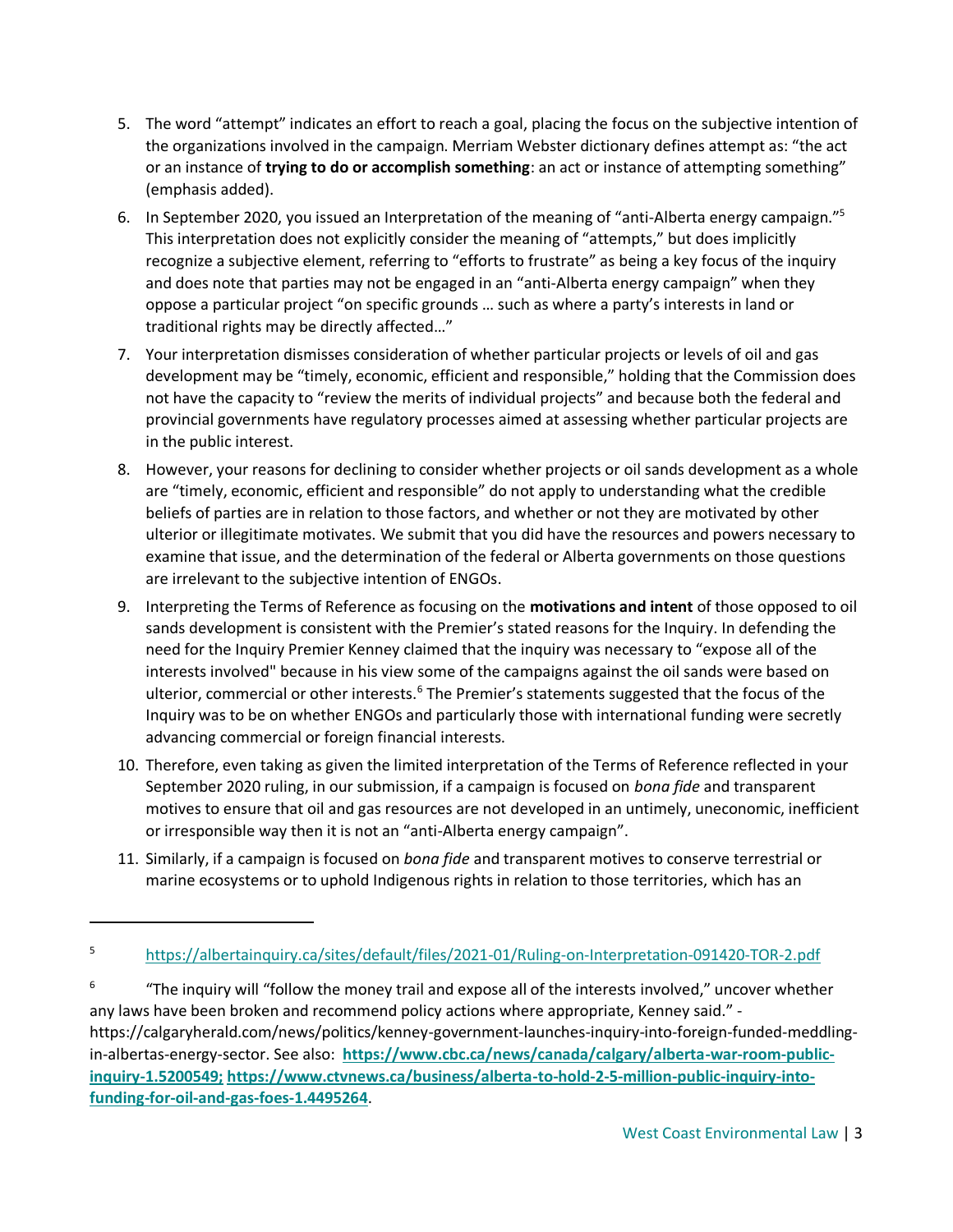incidental effect of constraining oil sands development (whether timely, economic, efficient or responsible or not), it is not an "anti-Alberta energy campaign" because there has been no "attempt" to constrain oil and gas development.

- 12. This interpretation of the Terms of Reference is consistent with the Charter's protection of Freedom of Expression. There is clearly a constitutional right to publicly and transparently express disagreement with the Alberta government on what is responsible development.
- 13. West Coast Environmental Law's motivations in all of the campaigns that you have identified in your draft Inquiry report (as in all of our work) have been transparent and good faith. Our predominant purpose for these campaigns is to protect communities, people and land within British Columbia from environmental harm, including harm from pipelines and other oil and gas infrastructure in the province. However, we also work to help Canada do its part to avoid dangerous climate change and to protect British Columbia communities from the impacts of climate change. To the extent that our work has an effect on the levels of oil and gas development in our neighbouring province, we seek to prevent untimely, uneconomic, inefficient and irresponsible development of the oil sands. Some of the factual basis which informed our views and motivations is briefly summarized below.
- 14. The Inquiry report's discussion of West Coast makes some general statements about our work, but none about our motivations in relation to protecting BC's lands, air and water or achieving timely, economic, efficient or responsible development of oil and gas resources. A finding at paragraph 7 that there is "evidence of opposition of Alberta's oil and gas resources" is not an evidentiary basis for holding that any particular campaign is an attempt to constrain development of Alberta's oil and gas industry to anything other than a responsible level.
- 15. The main discussion of the motives of what you refers to as the "anti-Alberta energy movement" begins at paragraph 525 of the main Inquiry report. With respect, each of the organizations discussed in the report have different motivations and each campaign has different objectives. Indeed, you implicitly recognized that fact in redacting the names of some organizations from the Inquiry report, concluding that their campaigns were not intended to constrain oil gas development. It is inappropriate and objectionable to suggest that West Coast Environmental Law or its campaigns, along with all the other organizations, shares the motives set out in the your discussion of a generalized movement, which is a caricature based on commentaries, and in some cases conspiracy theories, when we have set out our motives in these submissions and could have spoken to out motives at any time, had we been asked.

# **Climate Emergency and Responsible Development**

16. The basic insight that the burning and production of fossil fuels are a major source of greenhouse gases and contribute to global increases in temperature is well understood. Governments beginning in the late 1980s charged the Intergovernmental Panel on Climate Change (IPCC), with scientists from around the world, to advise on the science of climate change. The conclusions of the IPCC are generally respected by the oil and gas industry and its most recent Assessment Report (AR5) warns that:

*Human influence on the climate system is clear, and recent anthropogenic emissions of green-house gases are the highest in history. Recent climate changes have had widespread impacts on human and natural systems. …*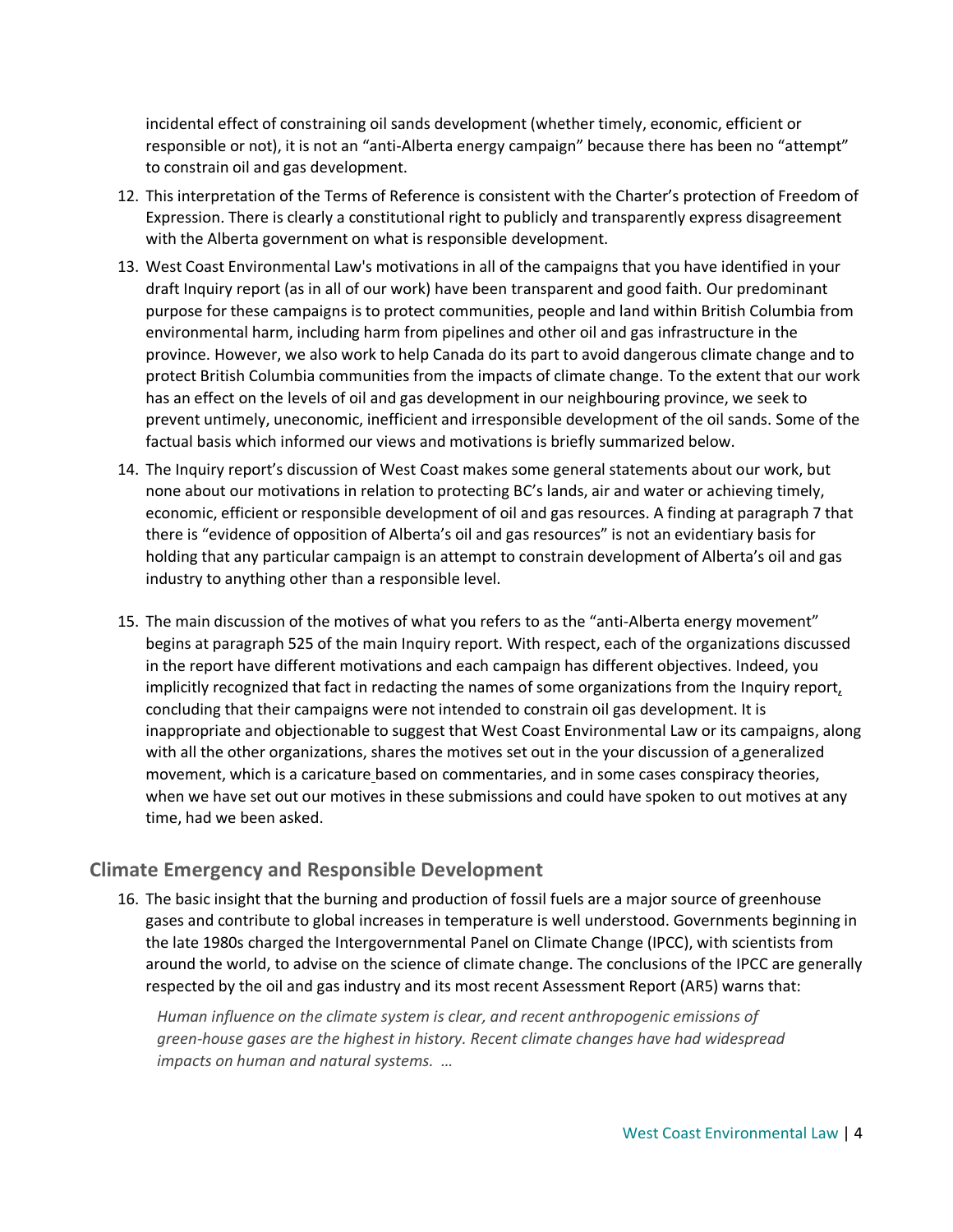#### *Observed changes in the climate system.*

*Warming of the climate system is unequivocal, and since the 1950s, many of the observed changes are unprecedented over decades to millennia. The atmosphere and ocean have warmed, the amounts of snow and ice have diminished, and sea level has risen.<sup>7</sup>*

- 17. The governments of the world have committed since signing the United Nations Framework Convention on Climate Change (UNFCCC) in 1992 that they would reduce greenhouse gas production. In 2015 at the Paris Conference, the world's governments pledged to keep average global temperature rise to "well below 2°C" and to work to keep it below 1.5°C. We note that West Coast Environmental Law has long engaged in this international process, including attending the Kyoto Convention in 1997 and the Paris Convention in 2015.
- 18. It is well recognized that achieving these targets will require global governments to **reduce** oil and gas production. One report recently estimated the need to decrease production by 6% per year,<sup>8</sup> while the International Energy Agency (IEA), the world's foremost body advising governments on climate, **recommends that no new oil and gas projects should begin development after this year (2021)** if we are to have a reasonable chance of staying below 1.5°C (emphasis added).<sup>9</sup>
- 19. This effect also occurs at the national level, although there is considerable debate about how rapidly Canada must reduce its greenhouse gas emissions in order to "do its part" to address climate change. In accordance with the UNFCCC agreement, Canada established targets to reduce its greenhouse gas emissions by 6% relative to 1990 levels by 2012, 17% relative to 2005 levels by 2020 and 30% below 2005 levels by 2030.<sup>10</sup> This last target has recently been enhanced to 40-45% reductions relative to 2005 levels by 2030 and net zero by 2050. Environmental organizations, including West Coast Environmental Law, believe that domestic emissions should be reduced by 60% relative to 2005 levels by 2030.
- 20. The production and burning of fossil fuels, including oil and gas, are a major and rising source of global greenhouse gases (GHGs) (notably carbon dioxide and methane), and one which is reflected in Alberta and Saskatchewan's rising GHG emissions, which the Supreme Court of Canada identified as the reason that Canada has failed to meet its climate commitments:

*As a result, Canada failed to honour its commitment under the Kyoto Protocol before withdrawing from that agreement in 2011, and it is not currently on track to honour its Copenhagen Accord commitment.<sup>11</sup>*

21. Global greenhouse gas emissions, including those from Alberta's oil sands production, are harming British Columbians. A recent study found that the Summer 2021 heat wave that killed over 700 people was 150 times more likely, 2°C warmer, and virtually impossible without climate change.<sup>12</sup> Similarly, a

<sup>7</sup> [https://www.ipcc.ch/site/assets/uploads/2018/02/AR5\\_SYR\\_FINAL\\_SPM.pdf.](https://www.ipcc.ch/site/assets/uploads/2018/02/AR5_SYR_FINAL_SPM.pdf)

<sup>8</sup> [https://www.unep.org/news-and-stories/press-release/worlds-governments-must-wind-down-fossil](https://www.unep.org/news-and-stories/press-release/worlds-governments-must-wind-down-fossil-fuel-production-6-year)[fuel-production-6-year.](https://www.unep.org/news-and-stories/press-release/worlds-governments-must-wind-down-fossil-fuel-production-6-year)

<sup>9</sup> [https://www.iea.org/reports/net-zero-by-2050.](https://www.iea.org/reports/net-zero-by-2050)

<sup>10</sup> [https://www.canadiangeographic.ca/article/brief-history-canadas-climate-change-agreements.](https://www.canadiangeographic.ca/article/brief-history-canadas-climate-change-agreements)

<sup>11</sup> *References re Greenhouse Gas Pollution Pricing Act,* 2021 SCC 11, para. 184.

[https://www.worldweatherattribution.org/western-north-american-extreme-heat-virtually](https://www.worldweatherattribution.org/western-north-american-extreme-heat-virtually-impossible-without-human-caused-climate-change/)[impossible-without-human-caused-climate-change/.](https://www.worldweatherattribution.org/western-north-american-extreme-heat-virtually-impossible-without-human-caused-climate-change/)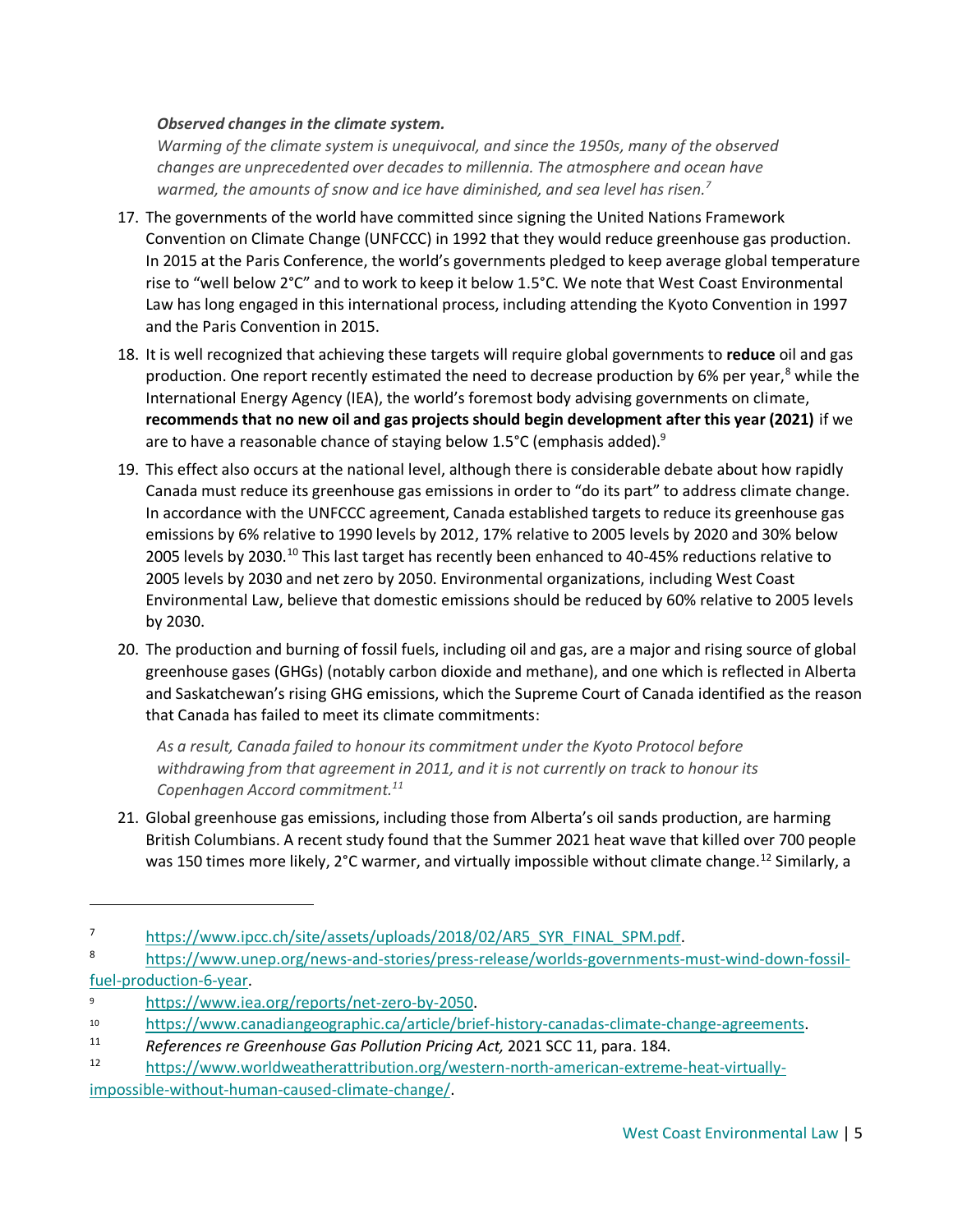2018 study of the 2017 wildfires in BC found that they were 7-11 times larger than they would be without climate change.<sup>13</sup> While Alberta's government argued in the carbon pricing reference that its contribution to global climate change was not significant, this view was expressly rejected by the Supreme Court.

*I reject the notion that because climate change is "an inherently global problem", each individual province's GHG emissions cause no "measurable harm" or do not have "tangible impacts on other provinces" … Each province's emissions are clearly measurable and contribute to climate change. The underlying logic of this argument would apply equally to all individual sources of emissions everywhere, so it must fail. [para. 188]*

### 22. West Coast Environmental Law's view of the level of oil and gas development that would be considered "timely, economic, efficient and responsible" is informed by this climate science.

- a. "Timely" oil and gas development requires a recognition of the need to rapidly transition from the production of oil and gas for combustion, in line with the IEA's recommendations, or, alternatively, in line with achieving Canada's greenhouse reduction targets;
- b. "Economic" means both that the appropriate levels of production must balance the societal good of fossil fuel energy with its economic cost. The best approach for calculating social cost of carbon is controversial, because it tends to discount future impacts, but this social cost is not currently included in calculation of economic or efficient levels of oil and gas development in Alberta.
- c. "Efficient" to us includes the relative responsibility of the oil and gas industry compared to other sectors within Canadian society to reduce greenhouse gas emissions to achieve Canada's greenhouse gas targets. If the oil and gas industry produces a large share of the country's "carbon budget," then either the target will not be met or other sectors and provinces will need to do more.
- d. "Responsible" to us is tied to taking responsibility for the harm caused by each additional tonne of carbon dioxide and methane associated with the oil and gas industry. It is also tied to achieving climate targets that are consistent with a liveable world.
- 23. In your Interpretation of your Terms of Reference, you indicate that "some level" of oil and gas development will be "timely, economic, efficient and responsible." It is illogical to move from that vague finding to a conclusion that any attempts to constrain the oil sands will be contrary to "timely, economic, efficient and responsible development" of the industry. We agree that for decades to come there will likely be some level of oil and gas development, but in our view a truly timely, economic, efficient and responsible level will not involve **expanding** production and instead will involve a rapid shift away from the production of oil and gas for combustion. In this context, expanding pipelines and other oil and gas infrastructure is not timely, economic, efficient or responsible.
- 24. On the question of "economic" operations, we note that oil sands development is more costly than conventional oil and has a much lower EROEI.
	- a. Oil sands mining yields **[four to eight times](https://www.mdpi.com/1996-1073/10/5/614/htm)** the energy used to mine it, and in-situ oil sands extraction – which accounts for the majority of production – returns only 3.2 to 5.4 times the

**<sup>13</sup>** [https://agupubs.onlinelibrary.wiley.com/doi/full/10.1029/2018EF001050.](https://agupubs.onlinelibrary.wiley.com/doi/full/10.1029/2018EF001050)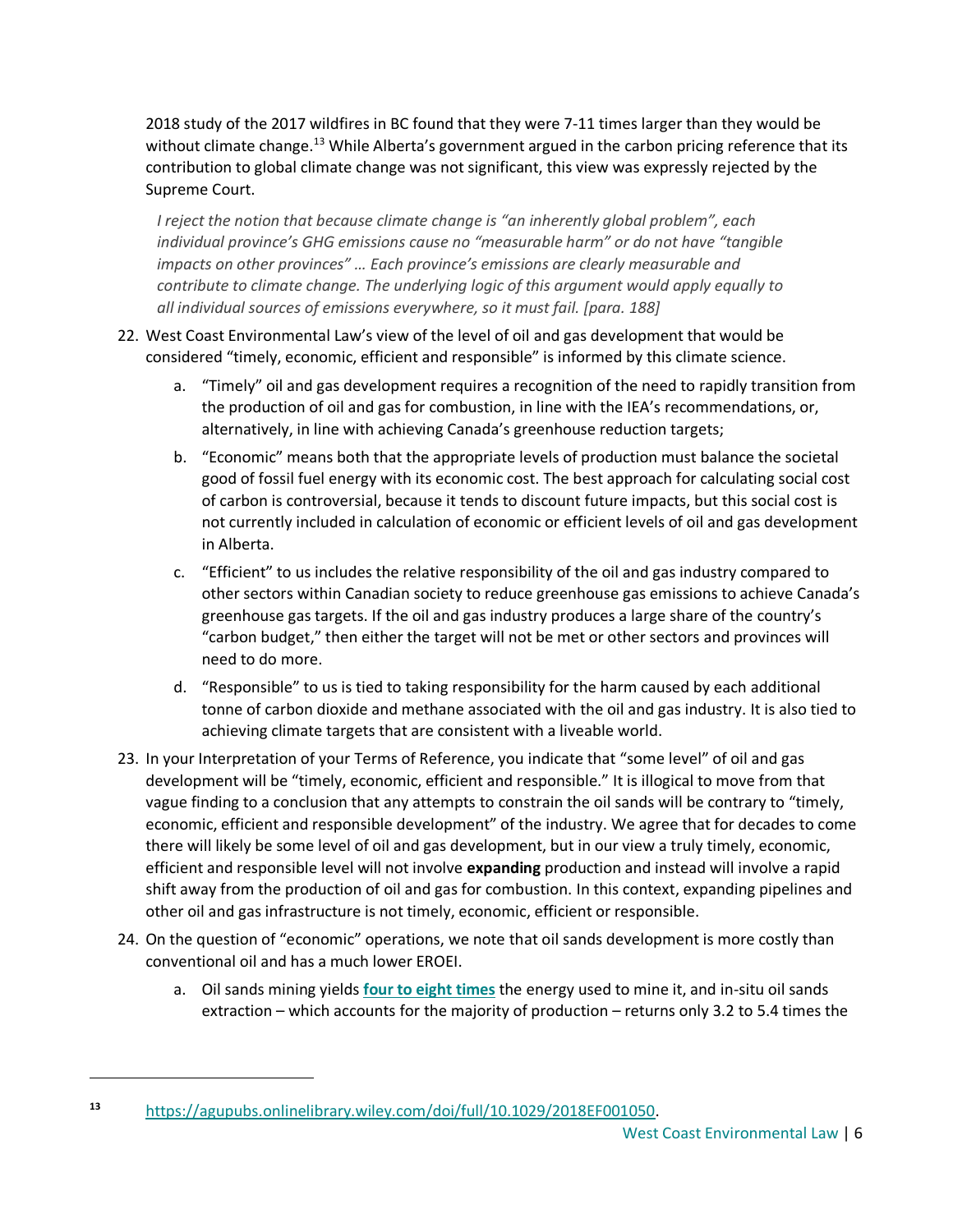energy investment. Those figures don't include transportation or final refining. By comparison, conventional oil brings a 10- to 20-fold return of the energy invested.

- b. The oil sands industry has been walking a difficult balance between the high cost of production and its value on the open market. In 2014, the cost to produce oil sands crude was more than \$60 per barrel (expressed in WTI terms), but improvements and efficiencies have brought costs down to **[\\$46 to \\$53 per barrel](https://www.rystadenergy.com/newsevents/news/newsletters/EandP/bit-by-bitumen-canada-oil-sands-players-target-smaller-cheaper-expansions/)**, according to one estimate. Nevertheless, the margins are thin in the best of times, and the industry incurred billions in debt in 2020 when a barrel of Canadian crude was worth less than \$0.
- 25. The liabilities of cleaning up tailings ponds and dealing with orphaned wells is estimated to be \$260B. The question of how to pay for it must be addressed before further tar sands expansion could be considered "responsible.
	- a. Internal estimates from the AER pegged the potential liability at \$260 Billion. The AER has \$1.6B security collected from companies, plus \$1 billion in federal grant, representing 1% of total liabilities.<sup>14</sup>
- 26. The IEA and CER in their most recent forecasts have concluded that any new oil sands development is incompatible with Canada's emissions reductions commitments.
	- a. In the CER's 'evolving scenario' even if emissions from all other sectors of the economy were reduced to zero, emissions from oil and gas production would cause the country to miss an 80 per cent by 2050 reduction target by 32 per cent (assuming emissions per barrel in the oil sands could be reduced by 30 per cent). In the CER's Reference Energy System Scenario (reference scenario), which assumes no new policies are adopted to reduce emissions, oil and gas production on its own would result in Canada missing this target by 94 per cent (analysis by David Hughes in report cited in note 16 below).
	- b. The IEA stated in their recent report: "Beyond projects already committed as of 2021, there are no new oil and gas fields approved for development in our pathway, and no new coal mines or mine extensions are required. Unabated coal demand declines by 90% to just 1% of total energy use in 2050. Gas demand declines by 55% to 1,750 billion cubic metres and oil declines by 75% to 24 million barrels per day (mb/d), from around 90 mb/d in 2020."<sup>15</sup>
- 27. In spite of record production levels of oil and gas in Canada, royalty revenues are down 45% since 2000; tax revenues declined from 14% in 2009 to less than 4% in 2018. In Alberta, non-renewable resource revenue is down 61% from 2000 levels in 2019, and 72% on a revenue per barrel of oil equivalent basis.<sup>16</sup>

<sup>&</sup>lt;sup>14</sup> See: [https://www.nationalobserver.com/2018/11/01/news/alberta-regulator-privately-estimates](https://www.nationalobserver.com/2018/11/01/news/alberta-regulator-privately-estimates-oilpatchs-financial-liabilities-are-hundreds)**[oilpatchs-financial-liabilities-are-hundreds](https://www.nationalobserver.com/2018/11/01/news/alberta-regulator-privately-estimates-oilpatchs-financial-liabilities-are-hundreds)** (AER slide deck at bottom, also here: **[https://www.scribd.com/document/392110284/Inactive-wells-are-growing-under-a-system-that-gives](https://www.scribd.com/document/392110284/Inactive-wells-are-growing-under-a-system-that-gives-some-companies-centuries-to-clean-up#fullscreen&from_embed)[some-companies-centuries-to-clean-up#fullscreen&from\\_embed](https://www.scribd.com/document/392110284/Inactive-wells-are-growing-under-a-system-that-gives-some-companies-centuries-to-clean-up#fullscreen&from_embed)** ).

<sup>&</sup>lt;sup>15</sup> International Energy Agency, May, 2021, Net Zero by 2050: A Roadmap for the Global Energy Sector, **<https://www.iea.org/reports/net-zero-by-2050>**

<sup>16</sup> **[https://www.policyalternatives.ca/publications/reports/canada%E2%80%99s-energy-sector.](https://www.policyalternatives.ca/publications/reports/canada%E2%80%99s-energy-sector)**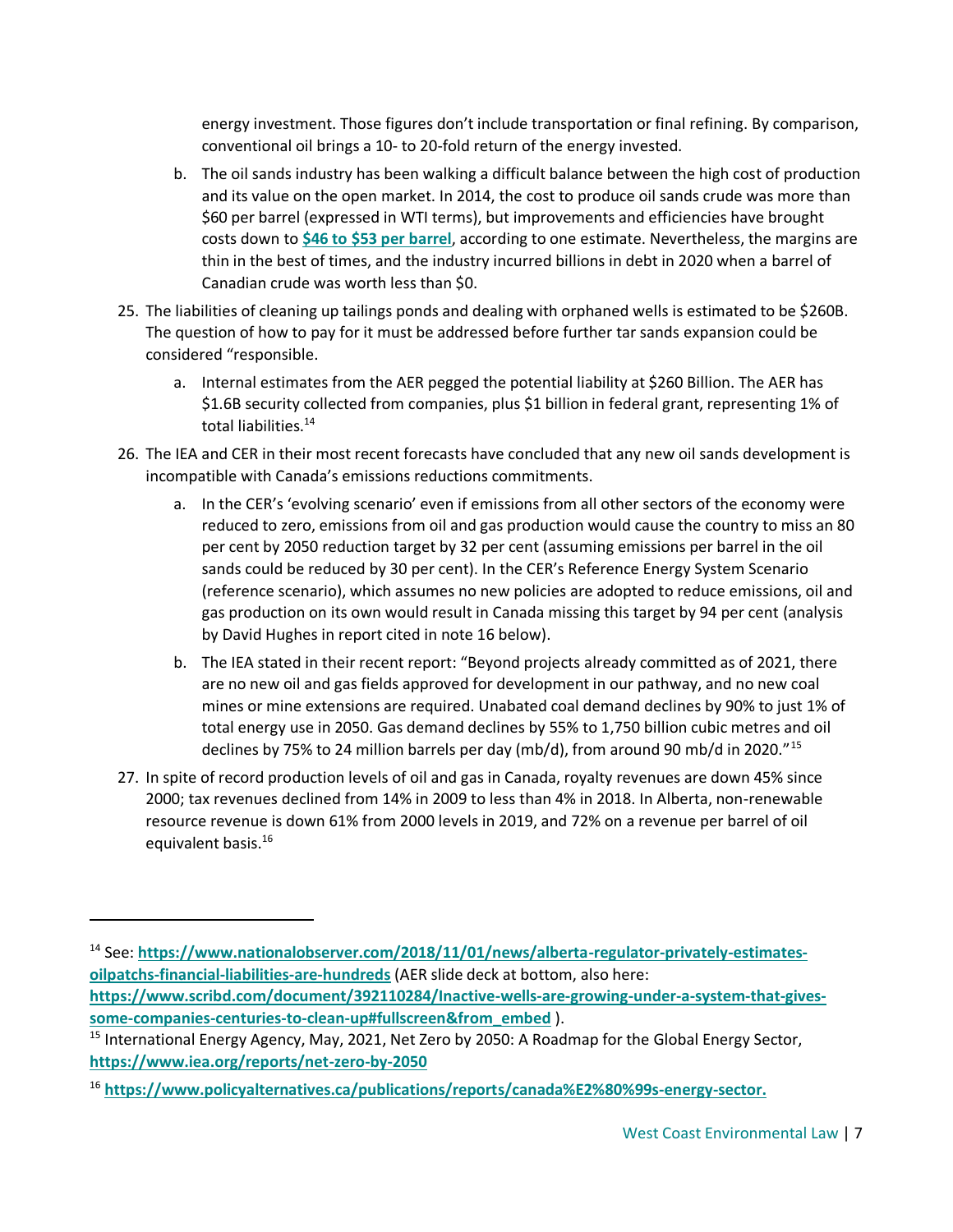- 28. Recent growth in Canada's emissions is the highest of any G7 country. Of the two G7 countries that have increased emissions since the Paris Agreement was signed in 2016, Canada, at 3.3 per cent, was the worst, followed by the US at 0.6 per cent.<sup>17</sup>
- 29. Given the foregoing, and since you have found that there is no evidence of illegal or impugnable actions, nor suggested that we acted in a manner inconsistent with our organizational purposes, presumably you accept that we are acting on *bona fide* and transparent beliefs, rather than the ulterior motives alluded to by the Premier in relation to the establishment of the Inquiry. If so, **then we submit you must find that West Coast has not engaged in an "anti-Alberta energy campaign" and should be excluded from your report.**
- 30. In the alternative, **if you do not agree that the above interpretation of the Terms of Reference is consistent with your September 2020 ruling, then we submit that you have defined those Terms of Reference in a manner that exceeds your jurisdiction** and which deprives us of the opportunity to properly counter your characterization of our activities.
- 31. As mentioned above, you found that it is not your role to determine whether a particular oil project is "timely, economic, efficient and responsible". Instead, you held you would proceed on the basis that "some level of oil and gas development" in Alberta is necessarily "economic, efficient and responsible", and therefore would focus on any opposition to development of Alberta's oil and gas resources "in a broad and general sense". In the same decision, you found you would likely not inquire into whether any particular statements by certain groups are "misleading or false".
- 32. Terms of reference are subordinate legislation and must be interpreted in the same manner as a statute.<sup>18</sup> As Commissioner, you are not free to interpret the Terms of Reference in any way you deem fit, but must do so in accordance with principles of statutory interpretation. Your interpretation effectively reads out the words "economic, efficient and responsible" from the Inquiry's Terms of Reference. As the Supreme Court of Canada says, "The general cannon of interpretation of course requires a court to ascribe some meaning to each word used by the legislature." $19$
- 33. The Government could have chosen to draft the Terms of Reference to include any activities that limit the development of oil and gas development, but did not. By ignoring the terms "economic, efficient and responsible" and giving them no meaning, you have exceeded the jurisdiction given to you by Cabinet.<sup>20</sup>
- 34. The impact of this misinterpretation is clear. If it were to stand you would have deprived WCEL and other groups from the opportunity of showing that their advocacy was never opposed to the "economic, efficient and responsible" development of oil and gas in Alberta. Furthermore, you suggest in your ruling on interpretation and your draft report that federal or Alberta Government determinations of whether a project is in the public interest is determinative of whether a particular project is "timely, economic, efficient and responsible"; however, you have not excluded advocacy around such a project from your purview. Your approach is accordingly inconsistent and unfair.

<sup>17</sup> Source: United Nations, National Inventory Submissions 2021, **[https://unfccc.int/ghg-inventories-annex-i](https://unfccc.int/ghg-inventories-annex-i-parties/2021)[parties/2021](https://unfccc.int/ghg-inventories-annex-i-parties/2021)**

<sup>&</sup>lt;sup>18</sup> Ed Ratushny, The Conduct of Public Inquiries: Law, Policy and Practice (Toronto: Irwin Law, 2009) at 281.

<sup>19</sup> *Atco Ltd. v. Calgary Power Ltd*., [1982] 2 SCR 557 at 569.

<sup>20</sup> *Stevens v. Canada (Attorney General),* 2004 FC 1746 at para 36.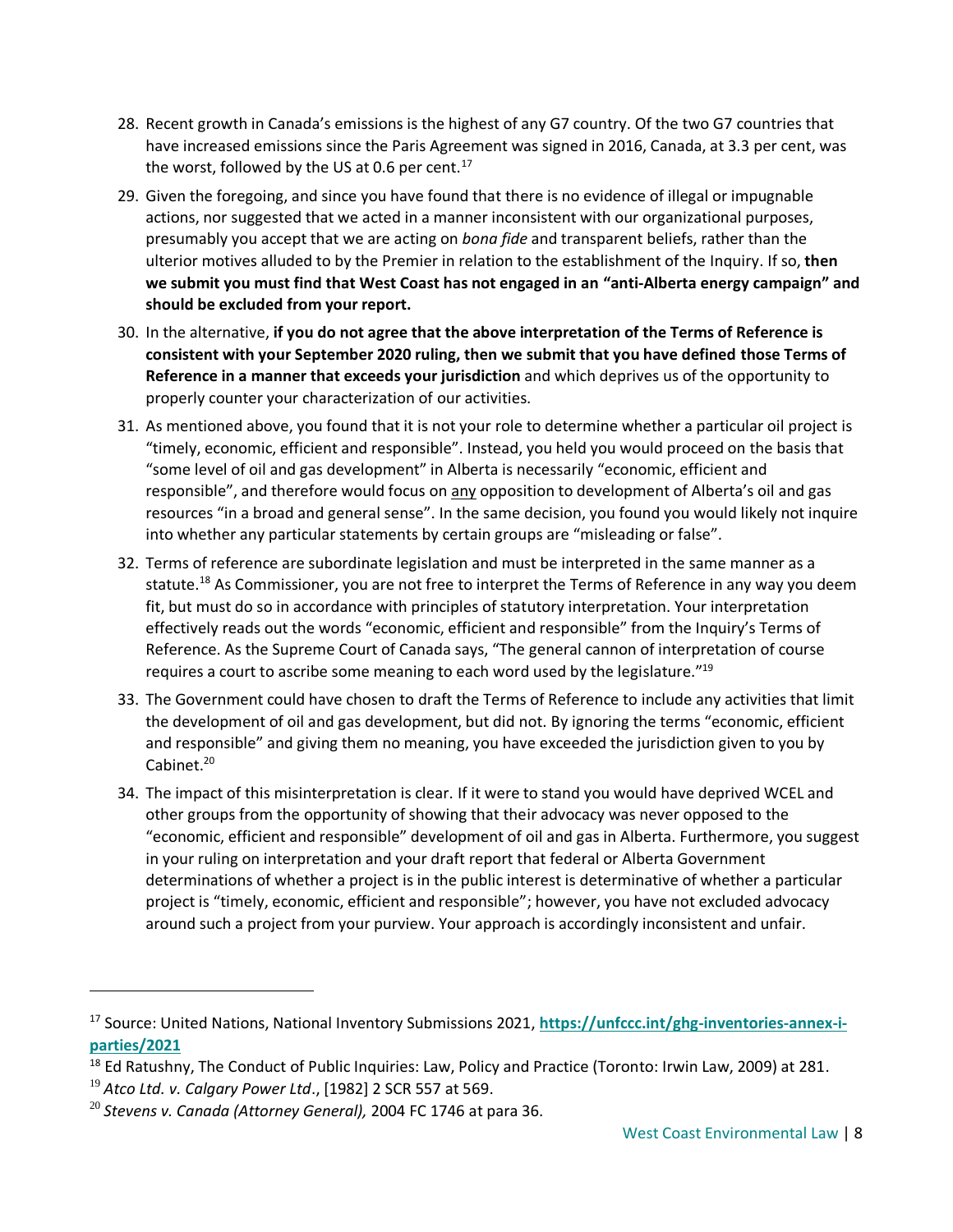# **Harm is Caused by Terminology in Terms of Reference Regardless of Definition**

- 35. WCEL also takes great issue with the characterization of our organizations and our activities as "anti-Alberta energy campaigns". The Terms of Reference clearly convey some degree of wrongdoing or impropriety with that phrase, which is defined as one who "frustrates" such development "by any means, which may include, by the dissemination of misleading or false information". As a matter of statutory interpretation, examples provided in a non-exhaustive list are meant to illustrate the kinds of things that are covered by the term.<sup>21</sup> In this case, the illustrative example used is "dissemination of misleading or false information". This implies that the entire term is meant to refer to activities or means that are somehow dishonest, improper or underhanded. The amplifier "anti" contributes to this interpretation. Furthermore, section 2(2) of the Terms of Reference, which elaborates on the mandate of the Commissioner makes references to Russian cyber and social media activities, referring to these as activities "similar or allegedly similar" to "anti-Alberta energy campaigns".
- 36. In this context, WCEL's position is that you have exceeded your jurisdiction by essentially defining any sort of advocacy concerning the impact of oil and gas development on climate change (and indeed any conservation activities that may incidentally have some affect on Alberta oil and gas development) – regardless of the legitimacy, scientific merit or good faith of those activities – as being inherently "anti-Alberta".
- 37. Again, it is wrong and unfair if you interpret your Terms of References so as to deprive WCEL of the opportunity to demonstrate that all of our advocacy has been done in good faith and based on solid and widely accepted science. Moreover, it is disingenuous of you to suggest that labelling WCEL and other groups as "anti-Alberta" does not necessarily connote anything negative.
- 38. Any common-sense interpretation of the term would suggest otherwise. Worse yet, the wording of the Terms of Reference allows a damaging inference to be drawn that groups who are found to be engaging in "anti-Alberta energy campaigns", which you define in an impermissibly broad way, are engaging in activities "similar" to Russian cyber interference. This is manifestly not the case.
- 39. In light of the foregoing, we would ask that you reconsider your interpretation of the Inquiry's Terms of Reference. According to any proper interpretation, WCEL should not be included in your report.

# **Standard of Admissible Evidence**

 $\overline{a}$ 

40. WCEL is deeply concerned that you have applied an unreasonably and unlawfully loose standard of admissibility for the evidence you rely on. While it is recognized that public inquiries are not subject to the same strict rules of evidence as a court,<sup>22</sup> that does not mean that "anything goes".<sup>23</sup> The BC Court of Appeal's decision in *Cambie Hotel* is often cited for the proposition that hearsay evidence is admissible in administrative hearings if it is relevant and can be "fairly regarded as reliable".<sup>24</sup> The BC

<sup>21</sup> Ruth Sullivan, *Sullivan On the Construction of Statutes*, Sixth Edition (Toronto: LexisNexis, 2014) at ¶4.38 to ¶4.42

<sup>22</sup> B&E 10:5200; also see *Addy v Canada (Somalia Inquiry)*, [1997] 3 FC 784.

<sup>23</sup> *Fraser Health Authority (Re)*, 2006 BCIPCD No. 26, cited in, e.g., *British Columbia Lottery Corporation v Skelton*, [2013 BCSC 12.](https://canlii.ca/t/fvjwg)

<sup>24</sup> *Cambie Hotel (Nanaimo) Ltd v British Columbia (General Manager, Liquor Control and Licensing Branch)* [2006](https://www.canlii.org/en/bc/bcca/doc/2006/2006bcca119/2006bcca119.html)  [BCCA 119](https://www.canlii.org/en/bc/bcca/doc/2006/2006bcca119/2006bcca119.html) ("Cambie Hotel").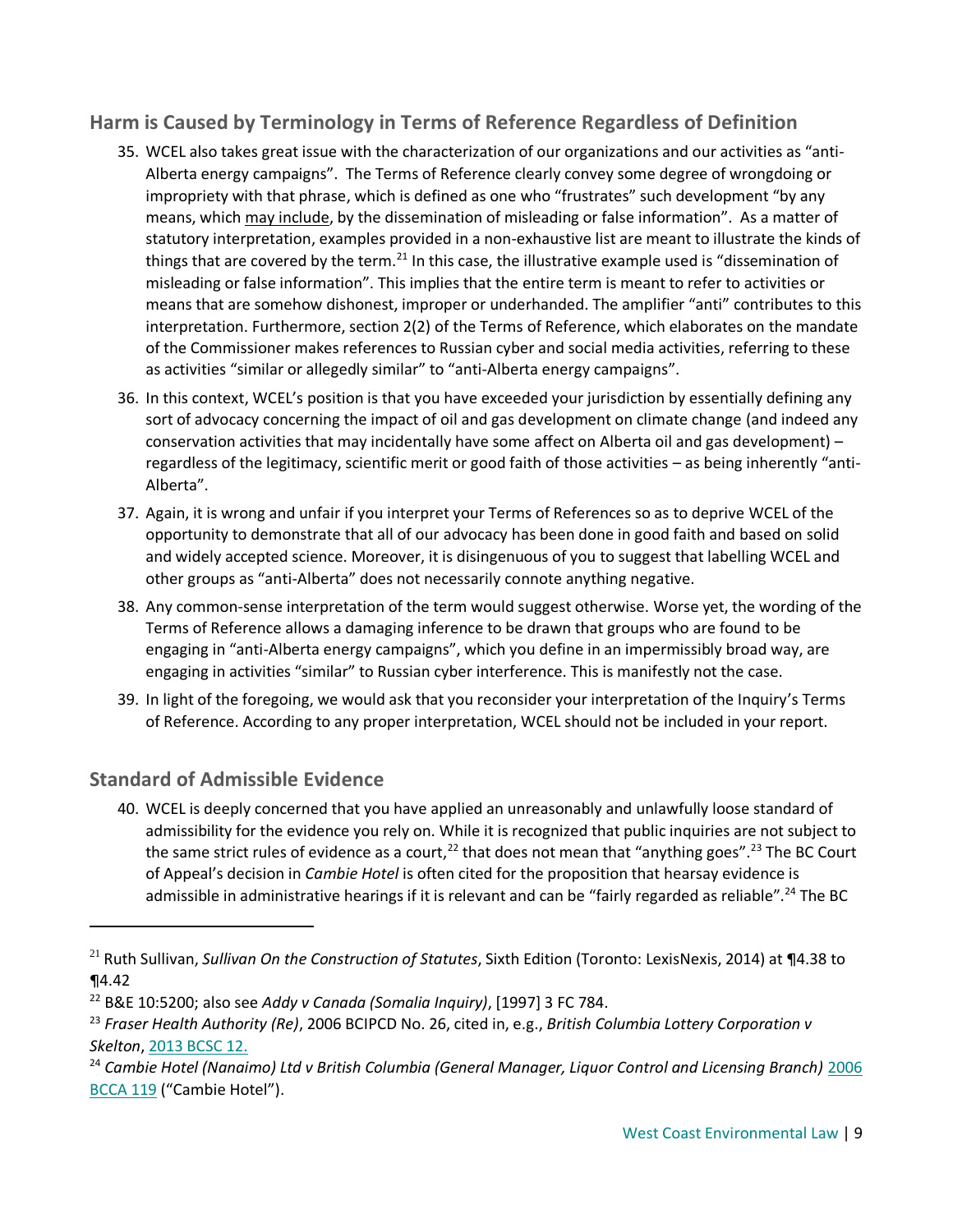Court of Appeal explored the meaning of "fairly regarded as reliable" further in *BC (Securities Commission) v Alexander*: 25

*[64] While a tribunal is not subject to the rules of evidence that apply in a court of law, the principles underlying the authentication of documentary evidence and the presumptive inadmissibility of hearsay evidence provide some insight in discerning what evidence in this context may "fairly be regarded as reliable."*

*[65] Under the rules of evidence, documents (real evidence) must be authenticated, that is the documents must be proved to be what they purport to be before they may be admitted into evidence. To establish threshold authenticity, the author or creator of a document is typically called as a witness to attest that he or she made the document and what the document was intended to be. […]*

*[67] Once authenticity is established, where a document that contains hearsay evidence is being offered for the truth of its content, the reliability of the content of the document may present another hurdle to admissibility under the rules of evidence. Hearsay evidence is presumptively inadmissible because of the inherent dangers associated with the reliability of such evidence in the absence of a contemporaneous opportunity to cross-examine the author of the statement. However, exceptions to the presumptive rule have been developed where there are "circumstantial guarantees of reliability" to overcome the inherent dangers of such evidence and/or extrinsic evidence that may corroborate the trustworthiness of its content.* 

- 41. A review of the *Public Inquiries Act* confirms that the Alberta legislature expected some degree of formality and guarantees of reliability with respect to the admission of evidence in a public inquiry. In that regard, several of the statutory provisions refer to sworn evidence and the admissibility of documents.<sup>26</sup>
- 42. Based on WCEL's review of your draft report, it is apparent there are several examples where you have simply relied on newspaper stories, which are inherently hearsay, as well as other documents from various sources on internet – some of which are inherently unreliable. Relying on the web pages of our group and others is one thing, but you have apparently obtained documents from questionable websites in the U.S. (e.g., freebeacon.com, Capital Research Center, etc.), and have framed your report around them as though they were authentic. For example, you have relied on documents that are purportedly from the Rockefeller Brothers, Corporate Ethics International and the RCMP. It was open to you to seek confirmation of the authenticity of those documents, but it appears that was not done.
- 43. At one point, you even expressly state in reference to reports by the Capital Research Center that "I have not sought to verify" amounts coming from those groups. With respect, if you cannot verify the information, you should not be referring to it.
- 44. Your report also frequently refers to interviews you have conducted, but you rarely mention who is the interviewee. It is unknown whether any of these interviewees provided statements under oath, $^{27}$  and if they did, why those statements have not been provided. This is a serious denial of procedural fairness and natural justice to rely on evidence that is not provided to an affected party. Further, we

<sup>25</sup> *British Columbia (Securities Commission) v Alexander,* [2013 BCCA 111.](https://canlii.ca/t/fwj92)

<sup>26</sup> *Public Inquiries Act,* RSA 2000, c P-39 sections 4, 5, and 8-10.

<sup>27</sup> *Public Inquiries Act,* RSA 2000, c P-39 sections 4 and 10.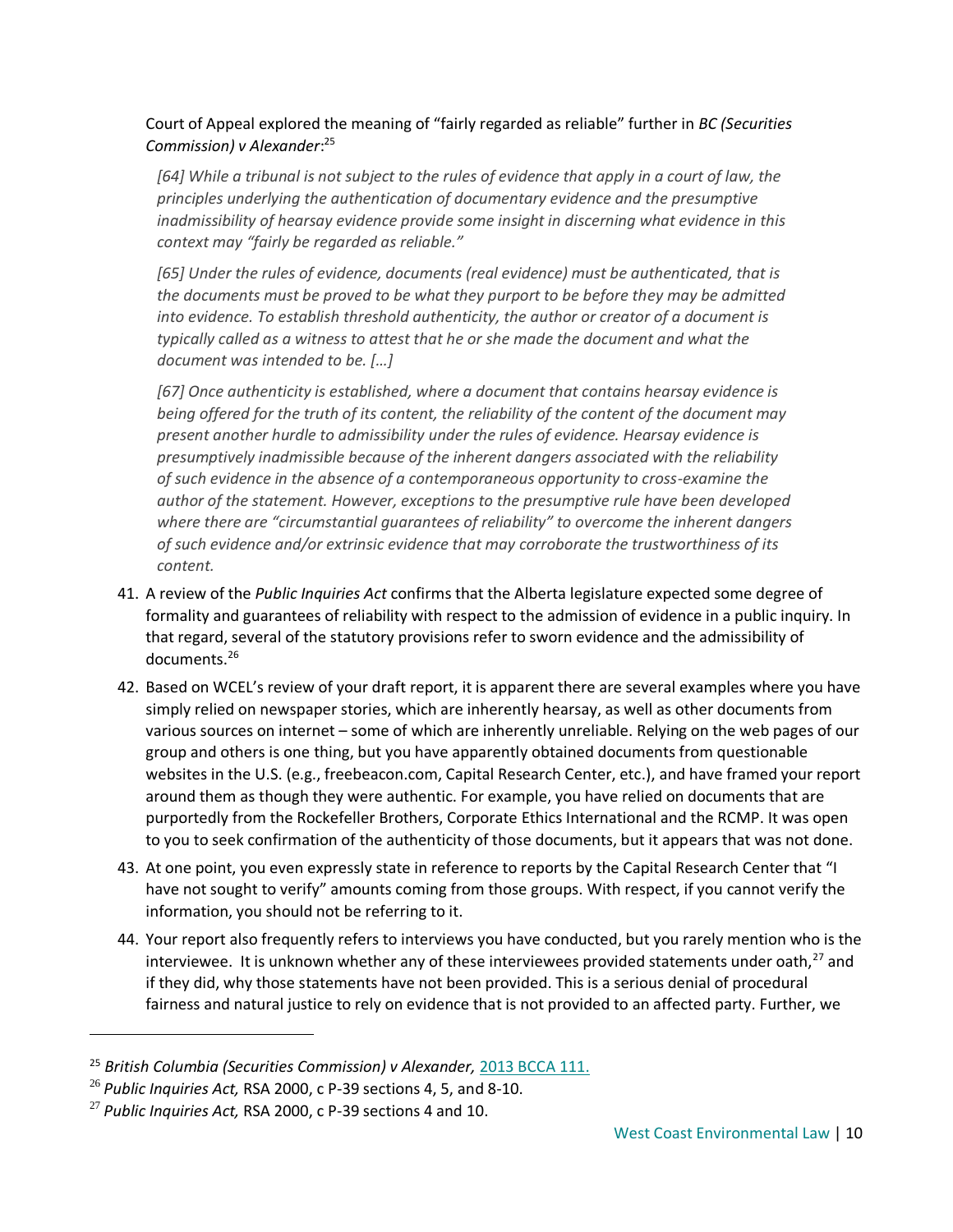could not ask you for the opportunity to cross examine any of those statements, as contemplated by your *Rules of Practice and Procedure*, because we simply do not know who those interviewees are. But more seriously, we question how you can even rely on this evidence according to any standard of admissibility.

45. In our submission, you should review your report in detail, and remove any references to information that cannot "fairly be regarded as reliable". Your final report should also explain how you found other evidence to be admissible, in accordance with the legal standards described above.

# **Freedom of Expression**

- 46. This Inquiry is fundamentally about one of the most crucial and fundamental freedoms protected by the *Canadian Charter of Rights and Freedoms*. Your inquiry is explicitly targeted at the expressive activities of organizations challenging oil and gas development that contributes to climate change, an "existential threat to human life in Canada and around the world" (paragraph 171). The political responses to this existential threat are matters of legitimate concern to all Canadians, and in a free and democratic society all Canadians have the right to be heard on these issues.
- 47. The Supreme Court of Canada has highlighted the importance of freedom of expression to the political process:

*The connection between freedom of expression and the political process is perhaps the linchpin of the s. 2(b) guarantee, and the nature of this connection is largely derived from the Canadian commitment to democracy. Freedom of expression is a crucial aspect of the democratic commitment, not merely because it permits the best policies to be chosen from among a wide array of proffered options, but additionally because it helps to ensure that participation in the political process is open to all persons.<sup>28</sup>*

48. It is also understood by the Courts that funding for expressive activities must also be protected as a derivative aspect of that freedom. The Supreme Court of Canada in *Harper* referred to funding restrictions tied to speech as improperly interfering with the right to "effective communication":

*It is clear that the right here at issue is of vital importance to Canadian democracy. In the democracy of ancient Athens, all citizens were able to meet and discuss the issues of the day in person. In our modern democracy, we cannot speak personally with each of our fellow citizens. We can convey our message only through methods of mass communication. Advertising through mail-outs and the media is one of the most effective means of communication on a large scale. We need only look at the reliance of political parties on advertising to realize how important it is to actually reaching citizens — in a word, to effective participation. The ability to speak in one's own home or on a remote street corner does not fulfill the objective of the guarantee of freedom of expression, which is that each citizen be afforded the opportunity to present her views for public consumption and attempt to persuade her fellow citizens. Pell J.'s observation could not be more apt: "[s]peech without effective communication is not speech but an idle monologue in the wilderness"; see United States v. Dellinger, 472 F.2d 340 (7th Cir. 1972), at p. 415.<sup>29</sup>*

<sup>28</sup> *R. v. Keegstra*, [1990] 2 SCR 697 at para 89.

<sup>29</sup> *Harper v. Canada (Attorney General)* [2004] 1 SCR 827 at paras 16 and 20, 20 for quote.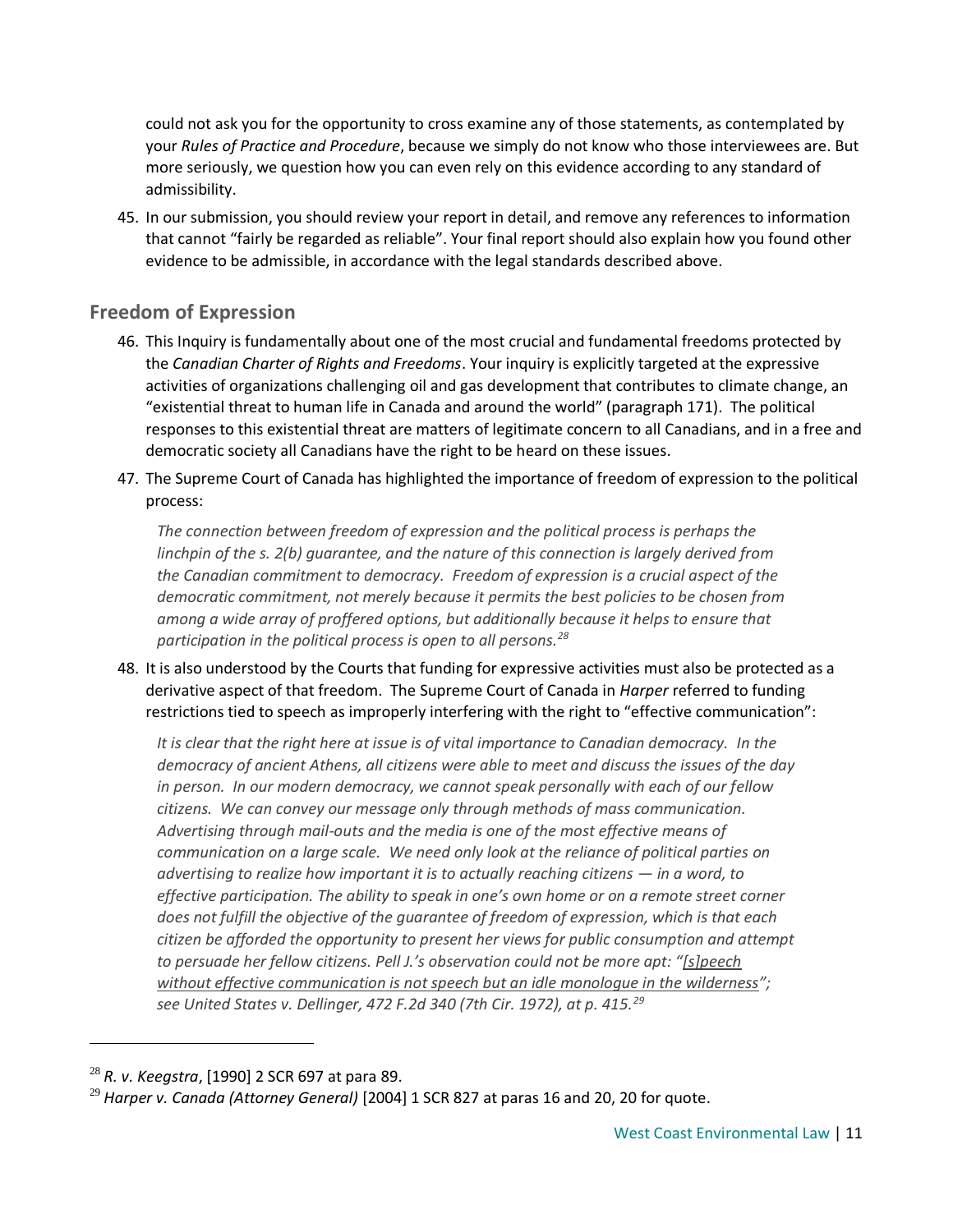- 49. More recently, the courts have held that registered charities should not have their right to freedom of expression unduly restricted by burdens or limits on funding or spending on public policy engagement, as this interferes with the right to "effective communication". As the court held, every charitable organization has "a right to effective freedom of expression  $-$  i.e. the ability to engage in unimpaired public policy advocacy toward its charitable purpose."<sup>30</sup>
- 50. With respect, your draft report does not appear sensitive to the constitutional dimensions of your mandate. Your Terms of Reference have tasked you with inquiring into the expressive activities related to a vitally important political issue – how to address climate change. You have interpreted your Terms of Reference in a way that characterizes campaigns which have an impact on the level of oil and gas production mandated by the Government of Alberta as automatically engaged in an "anti-Alberta energy campaign", regardless of their motivations and without regard to the impact on expression. Indeed, the vary existence of your inquiry hinders our work and casts a chilling effect on the expressive activities related thereto.
- 51. In the submission of the WCEL, your report should say that a) you did not find any evidence that any group was disseminating misleading or false information, and b) we were engaging in constitutionally protected activities that are fundamental to democracy. It is essential that any recommendations you may make avoid suggesting limits or restrictions on funding or expression. We note, as the court does in *Canada Without Poverty* at para 44 that "[a]ny burden, including a cost burden, imposed by government on the exercise of a fundamental freedom such as religion or expression can qualify as an infringement of that right or freedom if it is not 'trivial or insubstantial'."

# **Indigenous Rights**

- 52. The draft Inquiry report section (h), under the heading "First Nations" contains a lengthy narrative, which you refer to as an "important story" that "I, as Commissioner feel is important to be shared with Albertans." This may be a "story" you want to tell, but that does not make the content the proper subject of the report of a Commission of Inquiry. This section:
	- a) Consists almost entirely of quotes excerpted second hand from newspaper articles and op eds. As noted above, newspaper articles are inherently hearsay and the Inquiry report offers no analysis that would support the accuracy and reliability of this material. 31
	- b) Reflects a marked and misleading imbalance in the reporting cited. Even a cursory review of our media tracking over the time period referenced by the Commission turns up hundreds of articles quoting representatives of Indigenous peoples expressing concern about the risks of irresponsible oil sands development, oil pipelines or oil tankers.
	- c) Reflects a fundamental misunderstanding of the nature of inherent Indigenous title, rights and law as recognized in international human rights law, and aboriginal title and rights recognized by section 35 of the Canadian Constitution.
- 53. It is also noteworthy that you did not avail yourself of extensive sworn evidence that is available regarding potential impacts on aboriginal title and rights from oil sands infrastructure projects, for

<sup>30</sup> *Canada Without Poverty v AG Canada*, 2018 ONSC 4147 at para 37.

<sup>&</sup>lt;sup>31</sup> British Columbia (Securities Commission) v Alexander, **[2013 BCCA 111.](https://canlii.ca/t/fwj92)** One exception to this are quotes from affidavit sworn by the CEO of an advocacy organization for First Nations with "oil and gas interests".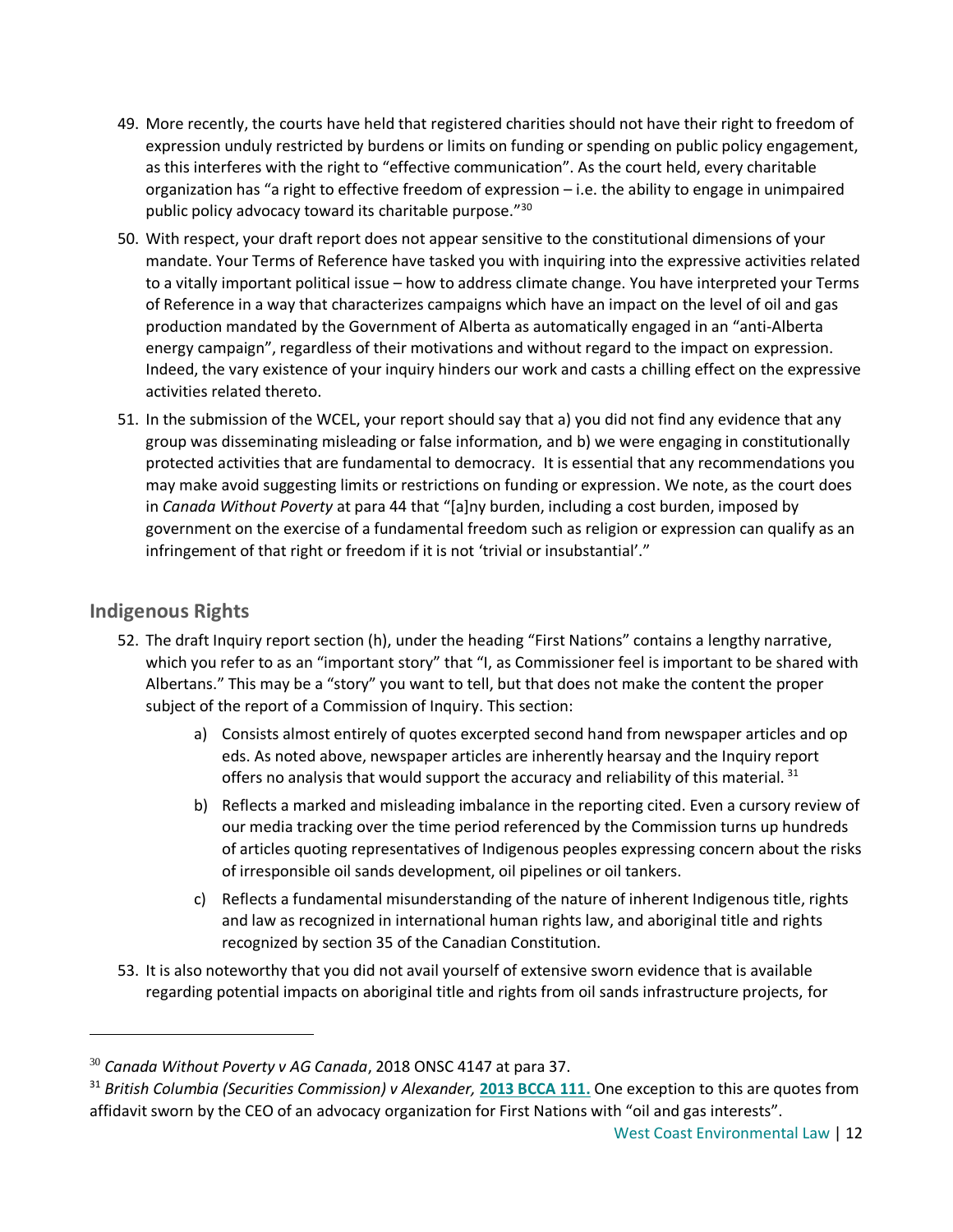example in proceedings before the National Energy Board (as it then was) or the federal courts in relation to the Enbridge Northern Gateway project, but rather chose to rely on second hand reports from newspaper articles.

- 54. Furthermore, while we applaud the Inquiry for not targeting Indigenous peoples who may have received philanthropic support for their efforts to safeguard their territories from the risks of irresponsible oil sands development, there is no excuse for failing to provide these nations, and other Indigenous nations referenced in the Inquiry report as withholding their consent from oil sands related projects,<sup>32</sup> with a formal opportunity to respond to the "findings" of the Inquiry set out in section (h).
- 55. In our submission, given the inherent unreliability of news articles as a source of evidence, the virtual absence of other evidence to support the "story" you tell, and the other legal shortcomings noted, we submit that that section (h) should be omitted in its entirety.
- 56. As lawyers, we are bound by our professional and ethical obligations to serve the interests of our clients. We take instructions directly from the Indigenous nations who are our clients and who are free to end the retainer at any time. To the extent that the assertions made in section (h) suggest otherwise this is a serious and unfounded allegation against other legal professionals that you should consider very carefully before making.
- 57. We also make the following general comments about the tone and content of section (h).
- 58. The draft report is correct when it states:

 $\overline{a}$ 

*285. First Nations are seen by many Canadians as speaking with one voice. They are in fact, similar to any other community or group in that they have a diversity of views on many issues. Most often, like every community, their views and the positions taken by them on various issues are dictated by their geographical location and opportunities or challenges that arise therefrom.*

- 59. Unfortunately, the section that follows repeats this pattern by selectively quoting primarily resourcedevelopment oriented Indigenous spokespeople to create the impression of a monolithic Indigenous perspective. Ironically, this biased and one-sided view mirrors the dynamic of so-called 'ecocolonialism' of only capitalizing on Indigenous people who share their agenda and recruiting token members to front their causes, in this case, the pro-oil, climate denying agenda.
- 60. The Inquiry report also fails to recognize the economic duress faced by many of these Nations resulting from the dispossession of land and presumption of Crown title. This includes the forced displacement of Indigenous peoples from their lands to reserves, 150+ years of colonial rule which includes residential schools, day schools, the 60s scoop, and the epidemic of missing and murdered women and girls. Current reflections of this colonial dynamic include the disproportionate rates of children in foster care and incarceration in the criminal justice system, in addition to the chronic underfunding of Indigenous education and health. These are not new issues, but ongoing legacies of colonization as set out in multiple public inquiries with full participation of Indigenous peoples, from the **[Report of the](https://www.bac-lac.gc.ca/eng/discover/aboriginal-heritage/royal-commission-aboriginal-peoples/Pages/final-report.aspx)  [Royal Commission on Aboriginal Peoples](https://www.bac-lac.gc.ca/eng/discover/aboriginal-heritage/royal-commission-aboriginal-peoples/Pages/final-report.aspx)** in 1996, to **[The Final Report of the National Inquiry into](https://www.mmiwg-ffada.ca/final-report/)  [Missing and Murdered Indigenous Women and Girls](https://www.mmiwg-ffada.ca/final-report/)** in 2019.

<sup>&</sup>lt;sup>32</sup> E.g., The Coastal First Nations who banned heavy oil tankers from their territories referenced at paragraph 222.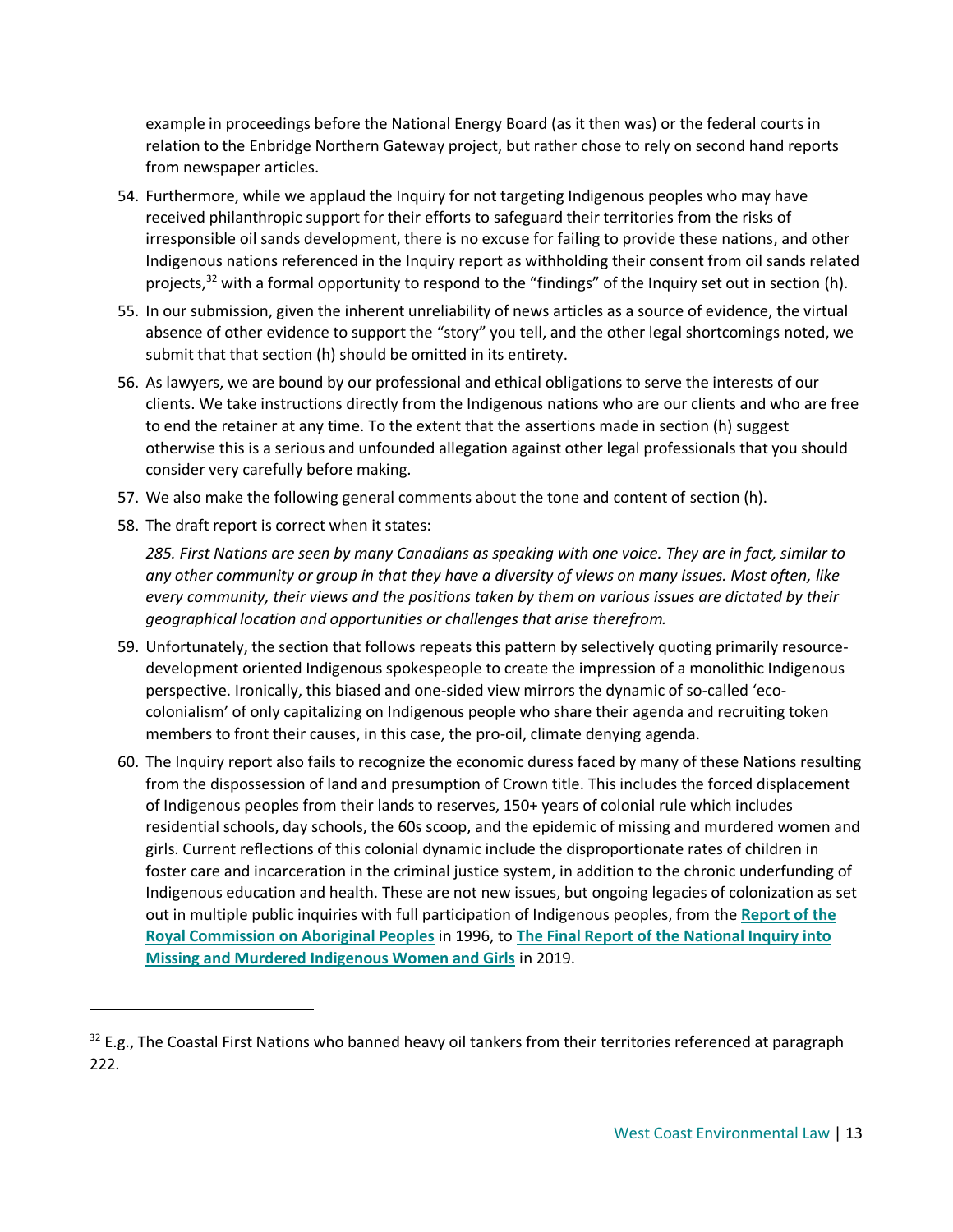61. Ultimately, most of the legal uncertainty faced by resource companies who violate Indigenous rights can be resolved by obtaining the free, prior and informed consent of impacted Nations, as stated clearly by the Supreme Court of Canada in *[Tsilhqot'in](https://scc-csc.lexum.com/scc-csc/scc-csc/en/item/14246/index.do)*. The **Truth and Reconcilia[tion Commission's 94](http://trc.ca/assets/pdf/Calls_to_Action_English2.pdf)  [calls to action](http://trc.ca/assets/pdf/Calls_to_Action_English2.pdf)** includes a focus on the corporate sector:

*92. We call upon the corporate sector in Canada to adopt the United Nations Declaration on the Rights of Indigenous Peoples as a reconciliation framework and to apply its principles, norms, and standards to corporate policy and core operational activities involving Indigenous peoples and their lands and resources.*

- 62. Constitutionally protected rights like Aboriginal title and rights exist to protect against the tyranny of the majority – that means for a linear project like a pipeline, transmission line or railway, consent must be obtained from all communities along the route – it is not a referendum.
- 63. Indigenous self-determination involves more than economic participation in oil and gas projects, it includes the right to decide, return of land, and reparations.
- 64. WCEL supports and is guided by the full implementation of the United Nations Declaration on the Rights of Indigenous Peoples, and the 94 calls to action identified by the Truth and Reconciliation Commission. We recognize that this is an ongoing journey of learning and unlearning as we continue to decolonize our practices.
- 65. In our experience, Indigenous peoples are at the forefront of the climate crisis and a textbook example of environmental racism. Indigenous peoples disproportionately experience the greatest impacts of climate change, while having contributed the least to the problem, with fewer opportunities to mitigate or adapt to the climate crisis and its impact on lands, water and air.
- 66. WCEL's motives have always been about the stewardship of ecosystems and a more sustainable and just society, with a focus on British Columbia where we are based. This fundamentally includes working in support of Indigenous self-determination, which both brings the causes of the climate crisis into focus, and presents solutions for how to transition from a hydrocarbon-based economy.

#### **Funding**

- 67. As noted since the Inquiry has not demonstrated that West Coast Environmental Law engaged in an "anti-Alberta energy campaign" the sources of our funding are irrelevant to the Inquiry and all references to West Coast should be removed or redacted, and any amounts associated with West Coast removed from the totals. We also make the following submissions related to this funding section of the Inquiry report.
- 68. You correctly note at paragraph 434 that "determining with precision, the total quantum of foreign funding, is not the mandate of the Inquiry. Rather, it is to determine the 'role of foreign funding, if any, in anti-Alberta energy campaigns'."
- 69. In our submission, it follows that the tables included at paragraphs 429 and 437 and related commentary should be excluded from the final Inquiry report as irrelevant. This information serves little purpose other than to encourage readers to incorrectly conflate overall international funding with the actual focus of the Inquiry on a very limited subset of funding, that to so-called "anti-Alberta energy campaigns."
- 70. If any figure at all related to international funding is included in your report for West Coast Environmental Law, which we submit should not be the case, at most it should be limited to \$1,028,171; the total of the international grants listed in Part III. However, for the reasons set out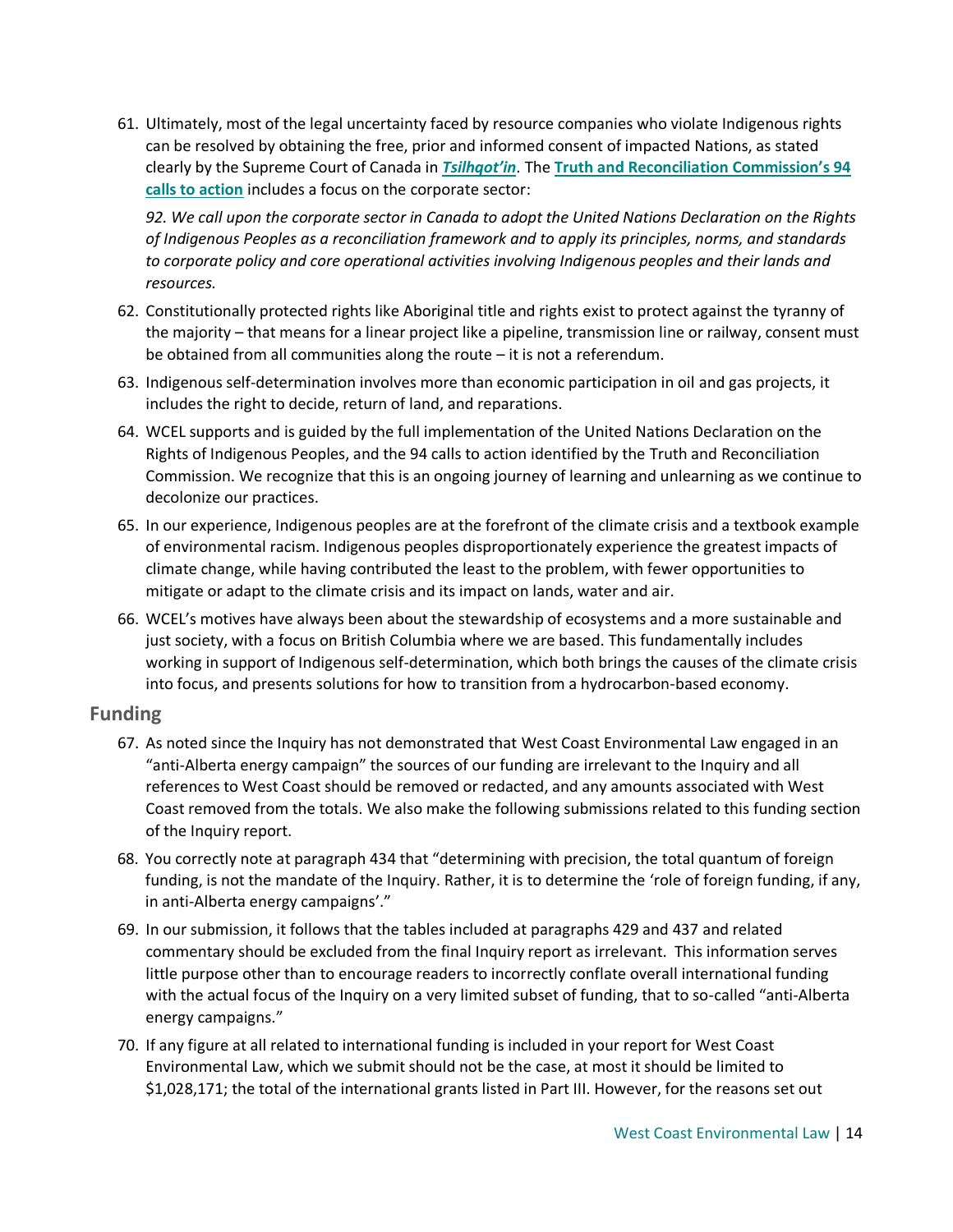below and elsewhere in our submissions we submit that even these funds were never used for an "anti-Alberta energy campaigns."

- 71. I also note that there are a number of inaccuracies in the Deloitte report; for example "major" international funders are listed that have never made grants to the noted society. Also contrary to the text of paragraph 426 the West Coast Environmental Law Association is not a registered charity.
- 72. The amount of government funding specified as received by our organizations is greater than, and not in accordance with our audited financial statements.

# **Additional comments on Part III – West Coast Environmental Law**

#### **Background**

- 73. I note the following with respect to the three West Coast Societies as it relates to this inquiry:
- 74. The West Coast Environmental Law Research Foundation is a registered charity, who has a majority of independent board members with no legal relationship to the other West Coast societies, retaining at all times direction and control over its charitable resources. The Inquiry report should take care to clarify that any reference to "affiliation" between the West Coast societies is not intended to suggest otherwise.
- 75. The West Coast Environmental Dispute Resolution Fund Society exists solely to house the Environmental Dispute Resolution Fund (EDRF), which is administered by the West Coast Environmental Law Association. The EDRF is funded in full by a single Canadian entity, the Law Foundation of British Columbia and has never received international funding from any source. As such, reference to any activities funded by the EDRF should be excised from the Inquiry report.
- 76. The Inquiry Report discusses our involvement in several cases which are funded through the EDRF. Your conclusion that we are engaged in an "anti-Alberta energy campaign" and should be a target of the Inquiry is in part based on the fact that we have provided funding through our EDRF to groups working on divestment and children's lawsuits.
- 77. For greater clarity, the EDRF is an access to justice fund, which is funded entirely through Canadian sources. The funds in question are awarded so that the BC individuals and groups that apply to the fund can further their specific environmental goals. The motivation of West Coast in providing these funds is unrelated to constraining oil or gas development in Alberta, but rather to ensuring that community groups and individuals have the legal support they need to resolve environmental disputes in British Columbia.
- 78. Past incorrect assumptions by prominent officials that grant recipients are following our instructions and/or have received international funding through us has resulted in at least one grant recipient receiving death threats, and we would encourage you not to mischaracterise the role of the EDRF or EDRF grant-recipients.
- 79. The actions of the EDRF are entirely irrelevant to the Commission's Inquiry and reference to any activities funded by the EDRF should be excised from the report.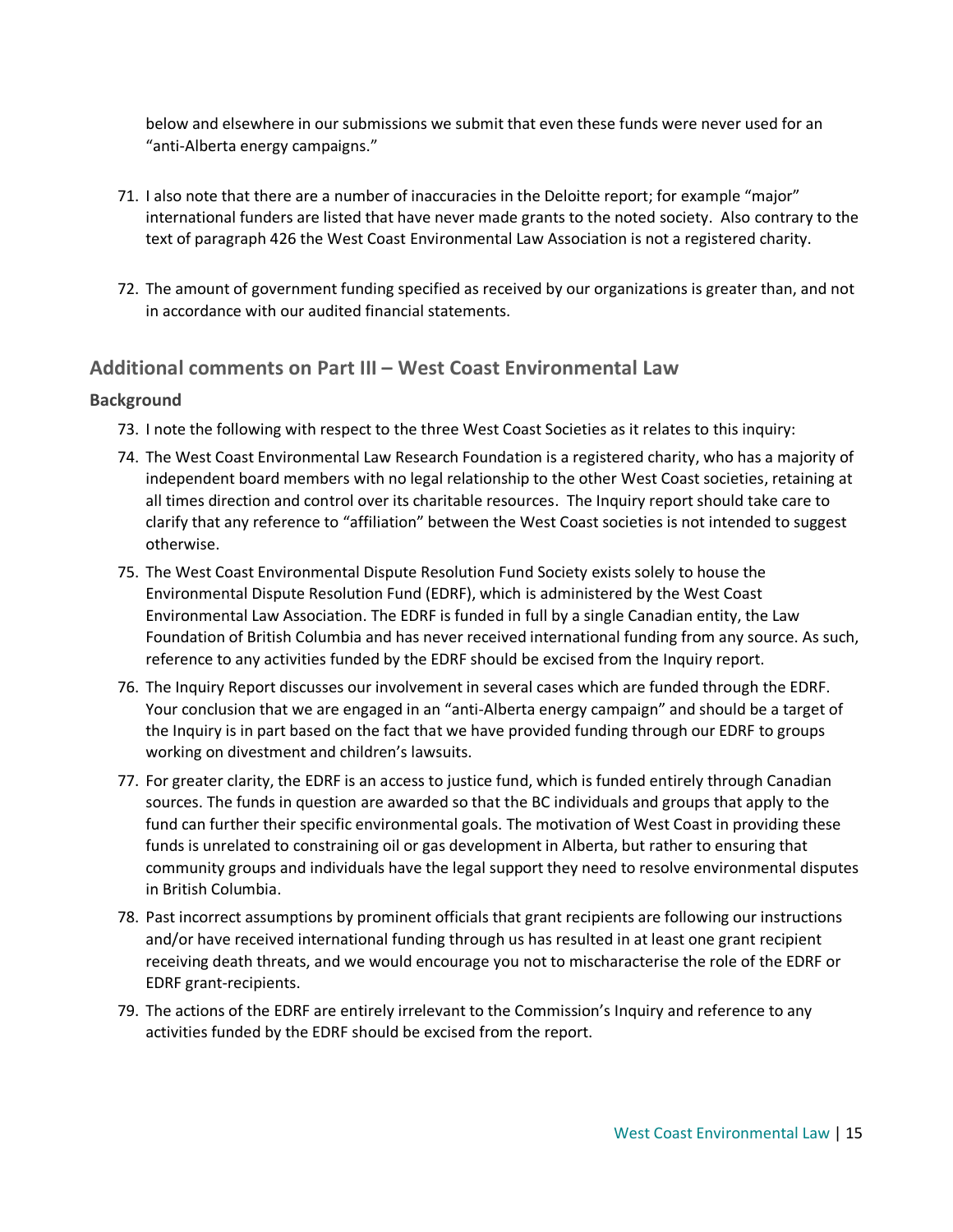#### **Litigation and Legal Representation**

- 80. At para. 262, you begin a discussion of litigation strategies.
- 81. Unless you are alleging what is legally known as abuse of process (and you have said that you are not impugning any of the parties), it is difficult to see that a demand that government or industry comply with legal requirements can be termed an attempt to frustrate responsible development. Compliance with the law is generally considered a basic requirement of responsible corporate and government behaviour.
- 82. The first section "Legal Challenges in the Regulatory Context", to the extent that it relates to regulatory decisions related to Alberta oil and gas development or associated projects, might meet the geographic component of the Inquiry. We note, however, that the actual discussion in that section is related to letter writing to influence statutory decision-makers, and does not actually relate to legal challenges at all.
- 83. The other two types of litigation discussed, however, do not generally relate to Alberta, and with a few exceptions should not be taken as falling within the "geographic boundary" identified by you in terms of your mandate.

#### **Public Trust and Failure to Warn Lawsuits**

84. Under "'Public Trust' Lawsuits," starting at para. 269, you discuss a series of cases filed on the basis of the legal theory that the federal government owes a duty of care to youth or other vulnerable groups, on public trust, constitutional or other grounds. These lawsuits have been filed all around the world, and generally focus on a duty of each government to carry out actions to address climate change within its borders. These lawsuits collectively in no way target Alberta.

[In order not to further potential harm to them, details of specific named EDRF clients and files has been omitted]

- 91. To our knowledge, the Petitioners in these cases have received no notice of the fact that their cases are going to be named as "anti-Alberta energy campaigns", or provided with any opportunity to respond. It is inappropriate for them to be named and identified as "anti-Alberta energy campaigns" without such notice.
- 92. We have had no involvement in "failure to warn" cases, and to our knowledge none have been filed in Canada, but we find it absurd that cases which are clearly international in scope are deemed to fit within the geographic limits of the Inquiry by virtue of a mention of the Alberta Oil Sands as one of the assets owned by Exxon. The fact that you feel comfortable naming elected officials from other countries as engaged in "anti-Alberta energy campaigns" is shocking.

#### **Divestment**

93. At para. 165 you discuss Divestment Campaigns. Divestment is a tool generally have an international focus, and the fact that they may mention the Alberta Oil Sands or related infrastructure should not be determinative of whether they are focused on Alberta. The fact that you have identified a small number of examples of Alberta-focused divestment campaigns does not make all use of this tool an Anti-Alberta Energy Campaign.

[In order not to further potential harm to them, details of specific named EDRF clients and files has been omitted]